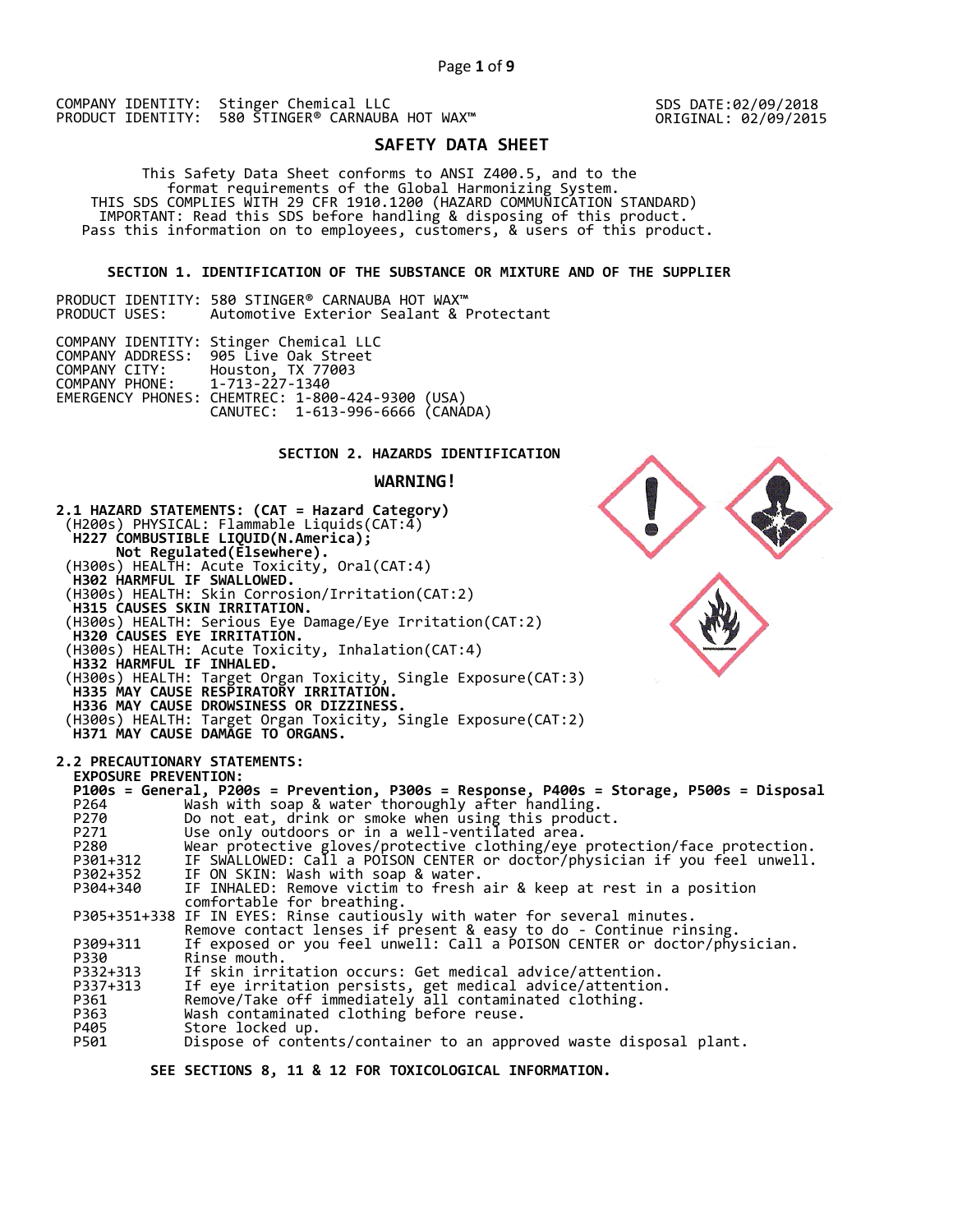### **SECTION 3. COMPOSITION/INFORMATION ON INGREDIENTS**

| MATERIAL                    | CAS#         | <b>EINECS#</b>           | WT %     |
|-----------------------------|--------------|--------------------------|----------|
| Water                       | 7732-18-5    | 231-791-2                | 65-75    |
| Quaternary Amine            | Confidential |                          | 20-30    |
| Sweetened Middle Distillate | 64741-86-2   |                          | $5 - 15$ |
| 2-Butoxyethanol             | 111-76-2     | 203-905-0                | $0 - 10$ |
| C9-11 Alcohols, Ethoxylated | 68439-46-3   | $\overline{\phantom{0}}$ | A-5      |

The specific chemical component identities and/or the exact component percentages of this material may be withheld as trade secrets. This information is made available to health professionals, employees, and designated representatives in accordance with the applicable provisions of 29 CFR 1910.1200̄ (I)(1).  $\overline{\phantom{a}}$ 

TRACE COMPONENTS: Trace ingredients (if any) are present in < 1% concentration, (< 0.1% for potential carcinogens, reproductive toxins, respiratory tract mutagens, and sensitizers). None of the trace ingredients contribute significant additional hazards at the concentrations that may be present in this product. All pertinent hazard information has been provided in this document, per the requirements of the Federal Occupational Safety and Health Administration Standard (29 CFR 1910.1200), U.S. State equivalents, and Canadian Hazardous Materials Identification System Standard (CPR 4).

### **SECTION 4. FIRST AID MEASURES**

4.1 MOST IMPORTANT SYMPTOMS/EFFECTS, ACUTE & CHRONIC: See Section 11 for symptoms/effects, acute & chronic.

4.2 GENERAL ADVICE:

 First Aid responders should pay attention to self-protection and use the recommended protective clothing (chemical resistant gloves, splash protection). If potential for exposure exists, refer to Section 8 for specific personal protective equipment.

4.3 EYE CONTACT:

 If this product enters the eyes, check for and remove any contact lenses. Open eyes while under gently running water. Use sufficient force to open eyelids. "Roll" eyes to expose more surface. <u>Minimum</u> flushing is for 15 minutes. Seek immediate medical attention.

4.4 SKIN CONTACT:

 If the product contaminates the skin, immediately begin decontamination with running water. <u>Minimum</u> flushing is for 15 minutes. Remove contaminated clothing, taking care not to contaminate eyes. If skin becomes irritated and irritation persists, medical attention may be necessary. Wash contaminated clothing before reuse, discard contaminated shoes.

4.5 INHALATION:

 After high vapor exposure, remove to fresh air. If breathing is difficult, give oxygen. If breathing has stopped, trained personnel should immediately begin artificial respiration. If the heart has stopped, trained personnel should immediately begin cardiopulmonary resuscitation (CPR). Seek immediate medical attention.

4.6 SWALLOWING:

 If swallowed, CALL PHYSICIAN OR POISON CONTROL CENTER FOR MOST CURRENT INFORMATION. If professional advice is not available, give two glasses of water to drink. DO NOT INDUCE VOMITING. Never induce vomiting or give liquids to someone who is unconscious, having convulsions, or unable to swallow. Seek immediate medical attention.

- 4.7 RESCUERS: Victims of chemical exposure must be taken for medical attention. Rescuers should be taken for medical attention, if necessary. Take a copy of label and SDS to physician or health professional with victim.
- 4.8 NOTES TO PHYSICIAN:

 There is no specific antidote. Treatment of overexposure should be directed at the control of symptoms and the clinical condition of the patient. Any material aspirated during vomiting may cause lung injury. Therefore, emesis should not be induced mechanically or pharmacologically. If it is considered necessary to evacuate the stomach contents, this should be done by means least likely to cause aspiration (such as: Gastric lavage after endotracheal intubation).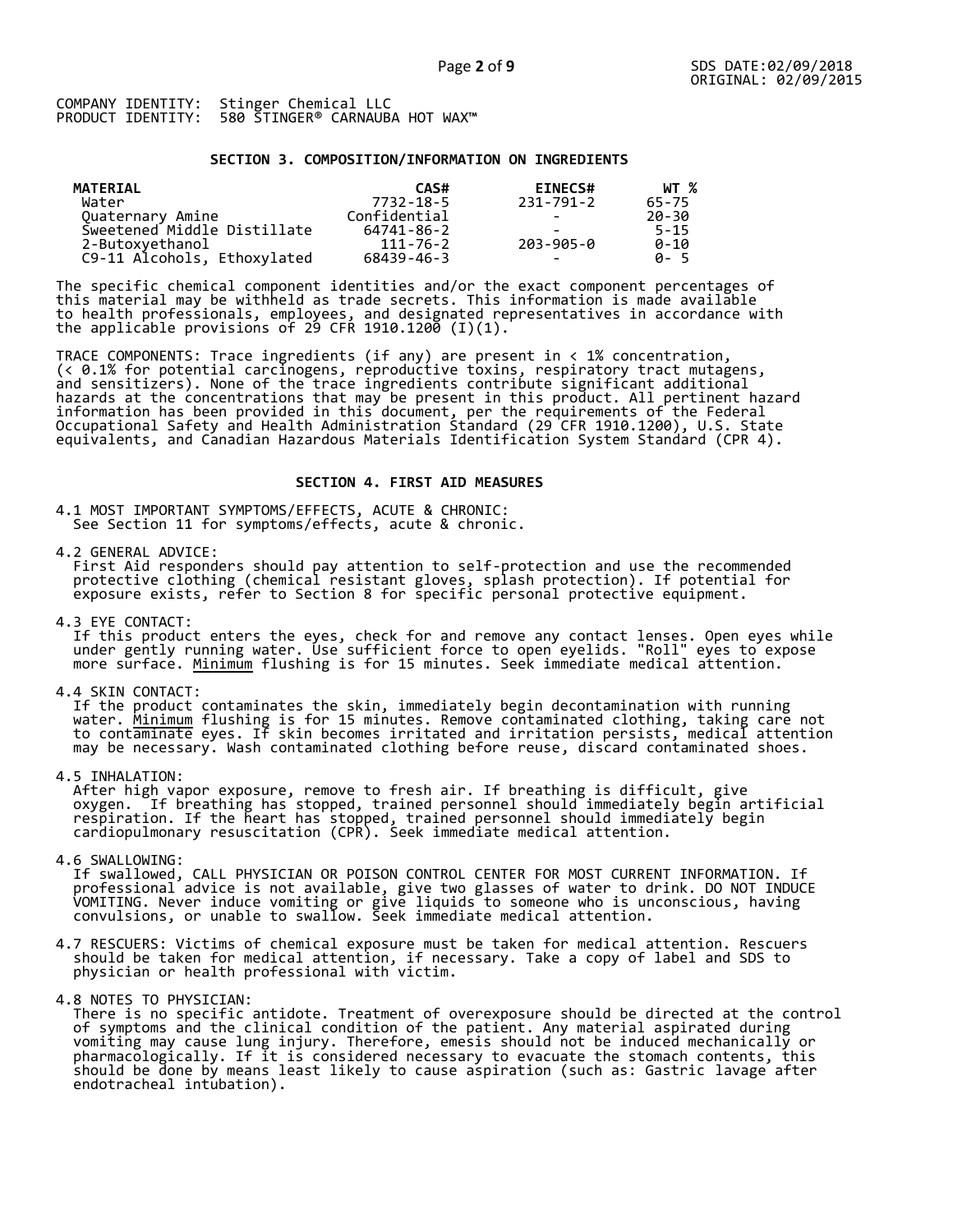# **SECTION 5. FIRE FIGHTING MEASURES**

- 5.1 FIRE & EXPLOSION PREVENTIVE MEASURES: NO open flames. Above flash point, use a closed system, ventilation, explosion-proof electrical equipment, lighting.
- 5.2 SUITABLE (& UNSUITABLE) EXTINGUISHING MEDIA: Use dry powder, AFFF, alcohol-resistant foam, water spray, carbon dioxide.
- 5.3 SPECIAL PROTECTIVE EQUIPMENT & PRECAUTIONS FOR FIRE FIGHTERS: Water spray may be ineffective on fire but can protect fire-fighters & cool closed containers. Use fog nozzles if water is used. Do not enter confined fire-space without full bunker gear. (Helmet with face shield, bunker coats, gloves & rubber boots).
- 5.4 SPECIFIC HAZARDS OF CHEMICAL & HAZARDOUS COMBUSTION PRODUCTS: COMBUSTIBLE! Isolate from oxidizers, heat, & open flame. Closed containers may explode if exposed to extreme heat. Applying to hot surfaces requires special precautions. Empty container very hazardous! Continue all label precautions!

# **SECTION 6. ACCIDENTAL RELEASE MEASURES**

- 6.1 SPILL AND LEAK RESPONSE AND ENVIRONMENTAL PRECAUTIONS: Uncontrolled releases should be responded to by trained personnel using pre-planned procedures. No action shall be taken involving personal risk without suitable training. Keep unnecessary and unprotected personnel from entering spill area. Do not touch or walk through material. Avoid breathing vapor or mist. Provide adequate ventilation. Proper protective equipment should be used. In case of a spill, clear the affected area, protect people, and respond with trained personnel. ELIMINATE all ignition sources (no smoking, flares, sparks, or flames in immediate area).
- 6.2 PERSONAL PRECAUTIONS, PROTECTIVE EQUIPMENT, EMERGENCY PROCEDURES: The proper personal protective equipment for incidental releases (such as: 1 Liter of the product released in a well-ventilated area), use impermeable gloves, they should be Level B: **triple-gloves (rubber gloves and nitrile gloves over latex gloves), chemical resistant suit and boots, hard-hat, and Self-Contained Breathing Apparatus** specific for the material handled, goggles, face shield, and appropriate body protection. In the event of a large release, use impermeable gloves, specific for the material handled, chemically resistant suit and boots, and hard hat, and Self-Contained Breathing Apparatus or respirator.

 Personal protective equipment are required wherever engineering controls are not adequate or conditions for potential exposure exist. Select NIOSH/MSHA approved based on actual or potential airborne concentrations in accordance with latest OSHA and/or ANSI recommendations.

6.3 ENVIRONMENTAL PRECAUTIONS:

 Stop spill at source. Construct temporary dikes of dirt, sand, or any appropriate readily available material to prevent spreading of the material. Close or cap valves and/or block or plug hole in leaking container and transfer to another container. Keep from entering storm sewers and ditches which lead to waterways, and if necessary, call the local fire or police department for immediate emergency assistance.

- 6.4 METHODS AND MATERIAL FOR CONTAINMENT & CLEAN-UP:
- Absorb spilled liquid with polypads or other suitable absorbent materials. If necessary, neutralize using suitable buffering material, (acid with soda ash or base with phosphoric acid), and test area with litmus paper to confirm neutralization. Clean up with non-combustible absorbent (such as: sand, soil, and so on). Shovel up and place all spill residue in suitable containers. dispose of at an appropriate waste disposal facility according to current applicable laws and regulations and product characteristics at time of disposal (see Section 13 - Disposal Considerations).

### 6.5 NOTIFICATION PROCEDURES:

 In the event of a spill or accidental release, notify relevant authorities in accordance with all applicable regulations. US regulations require reporting release of this material to the environment which exceed the applicable reportable quantity or oil spills which could reach any waterway including intermittent dry creeks. The National Response Center can be reached at (800)424-8802.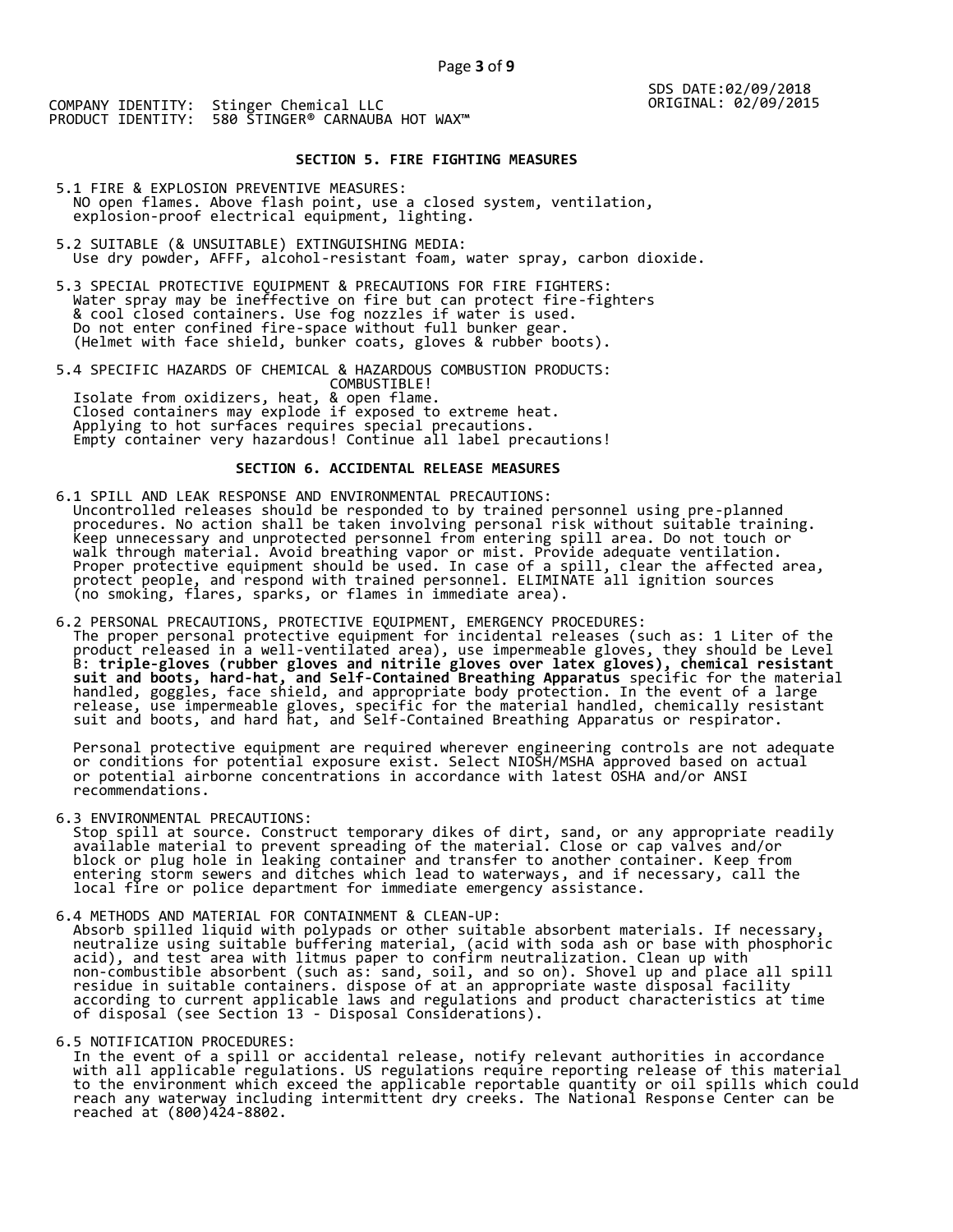## **SECTION 7. HANDLING AND STORAGE**

7.1 PRECAUTIONS FOR SAFE HANDLING: Isolate from oxidizers, heat, & open flame. Use only with adequate ventilation. Avoid or repeated breathing of vapor or spray mist. Do not get in eyes, on skin or clothing. Consult Safety Equipment Supplier. Wear goggles, face shield, gloves, apron & footwear impervious to material. Wash clothing before reuse. Avoid free fall of liquid. Ground containers when transferring. Do not flame cut, braze, or weld. Empty container very hazardous! Continue all label precautions!

7.2 CONDITIONS FOR SAFE STORAGE, INCLUDING ANY INCOMPATIBILITIES: Isolate from strong oxidants. Do not store above 49 C/120 F. Keep container tightly closed & upright when not in use to prevent leakage.

## **SECTION 7. HANDLING AND STORAGE (CONTINUED)**

7.3 NONBULK: CONTAINERS:

 Store containers in a cool, dry location, away from direct sunlight, sources of intense heat, or where freezing is possible. Material should be stored in secondary containers or in a diked area, as appropriate. Store containers away from incompatible chemicals (see Section 10, Stability and Reactivity). Post warning and "NO SMOKING" signs in storage and use areas, as appropriate. Empty containers should be handled with care. Never store food, feed, or drinking water in containers which held this product.

7.4 BULK CONTAINERS:

 All tanks and pipelines which contain this material must be labeled. Perform routine maintenance on tanks or pipelines which contain this product. Report all leaks immediately to the proper personnel.

7.5 TANK CAR SHIPMENTS:

 Tank cars carrying this product should be loaded and unloaded in strict accordance with tank-car manufacturer's recommendation and all established on-site safety procedures. Appropriate personal protective equipment must be used (see Section 8, Engineering Controls and Personal Protective Equipment.). All loading and unloading equipment must be inspected, prior to each use. Loading and unloading operations must be attended, at all times. Tank cars must be level, brakes must be set or wheels must be locked or blocked prior to loading or unloading. Tank car (for loading) or storage tanks (for unloading) must be verified to be correct for receiving this product and be properly prepared, prior to starting the transfer operations. Hoses must be verified to be in the correct positions, before starting transfer operations. A sample (if required) must be taken and verified (if required) prior to starting transfer operations. All lines must be blown-down and purged before disconnecting them from the tank car or vessel.

7.6 PROTECTIVE PRACTICES DURING MAINTENANCE OF CONTAMINATED EQUIPMENT: Follow practices indicated in Section 6 (Accidental Release Measures). Make certain application equipment is locked and tagged-out safely. Always use this product in areas where adequate ventilation is provided. Collect all rinsates and dispose of according to applicable Federal, State, Provincial, or local procedures.

7.7 EMPTY CONTAINER WARNING:

 Empty containers may contain residue and can be dangerous. Do not attempt to refill or clean containers without proper instructions. Empty drums should be completely drained and safely stored until appropriately reconditioned or disposed. Empty containers should be taken for recycling, recovery, or disposal through suitably qualified or licensed contractor and in accordance with governmental regulations. **DO NOT PRESSURIZE, CUT, WELD, BRAZE, SOLDER, DRILL, GRIND, OR EXPOSE SUCH CONTAINERS TO HEAT, FLAME, SPARKS, STATIC ELECTRICITY, OR OTHER SOURCES OF IGNITION. THEY MAY BURST AND CAUSE INJURY OR DEATH.**

## **SECTION 8. EXPOSURE CONTROLS/PERSONAL PROTECTION**

| <b>8.1 EXPOSURE LIMITS:</b> |              |                          |                    |             |
|-----------------------------|--------------|--------------------------|--------------------|-------------|
| <b>MATERIAL</b>             | CAS#         |                          | EINECS# TWA (OSHA) | TLV (ACGIH) |
| Water                       | 7732-18-5    | 231-791-2                | None Known         | None Known  |
| Quaternary Amine            | Confidential | and the state of the     | None Known         | None Known  |
| Sweetened Middle Distillate | 64741-86-2   | and the state of the     | 200 mg/m3          | 200 mg/m3   |
| 2-Butoxyethanol             | 111-76-2     |                          | 203-905-0 50 ppm S | 20 ppm S    |
| C9-11 Alcohols, Ethoxylated | 68439-46-3   | <b>Contract Contract</b> | None Known         | None Known  |

This product contains no EPA Hazardous Air Pollutants (HAP) in amounts  $> 0.1\%$ . EPA Hazardous Air Pollutants may be present in trace amounts (less than 0.1%): Cumene, Polycyclic Aromatics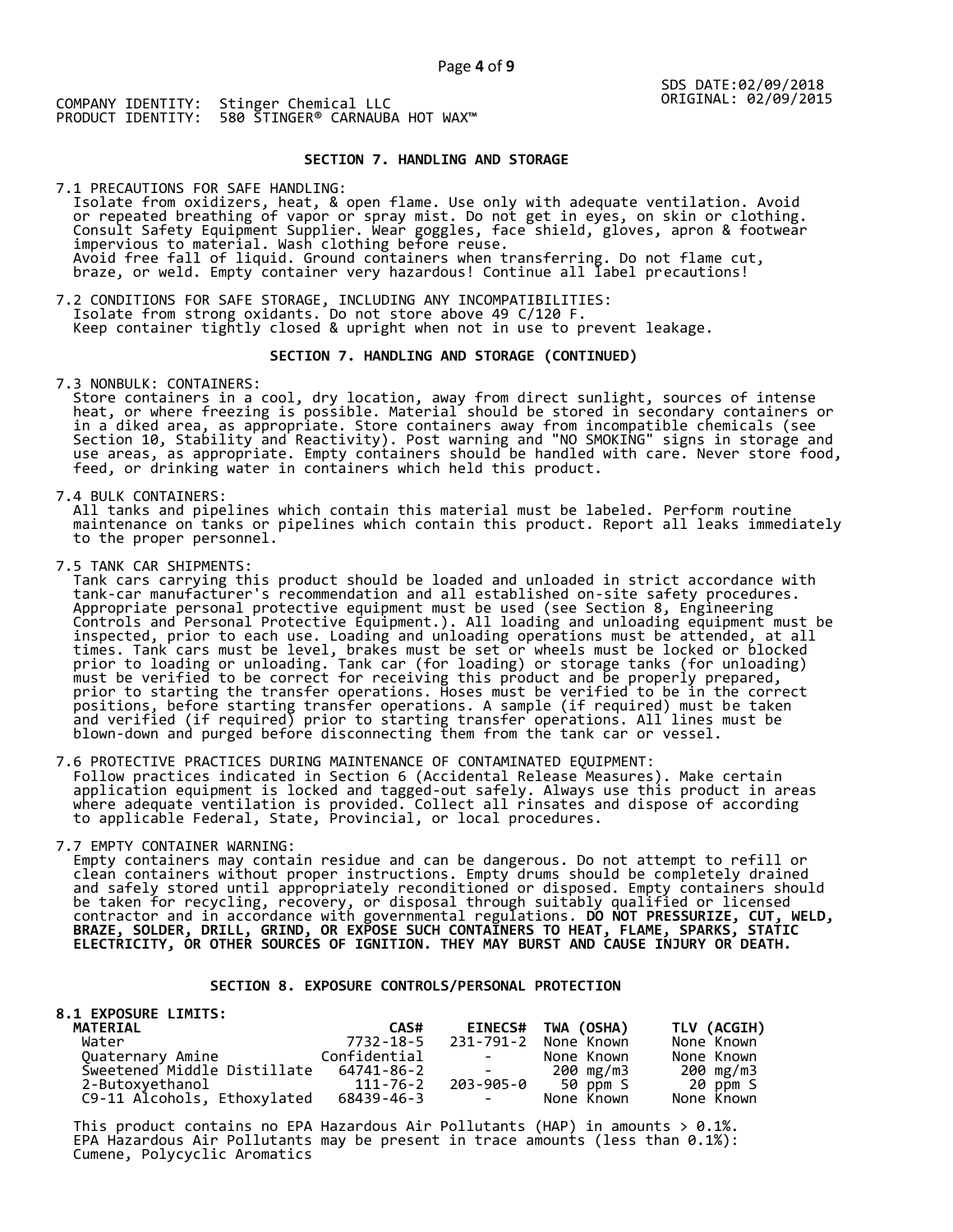# **SECTION 8. EXPOSURE CONTROLS/PERSONAL PROTECTION (CONTINUED)**

### **8.2 APPROPRIATE ENGINEERING CONTROLS:**

#### RESPIRATORY EXPOSURE CONTROLS

 Airborne concentrations should be kept to lowest levels possible. If vapor, dust or mist is generated and the occupational exposure limit of the product, or any component of the product, is exceeded, use appropriate NIOSH or MSHA approved air purifying or air-supplied respirator authorized in 29 CFR 1910.134, European Standard EN 149, or applicable State regulations, after determining the airborne concentration of the contaminant. Air supplied respirators should always be worn when airborne concentration of the contaminant or oxygen content is unknown. Maintain airborne contaminant concentrations below exposure limits. If adequate ventilation is not available or there is potential for airborne exposure above the exposure limits, a respirator may be worn up to the respirator exposure limitations, check with respirator equipment manufacturer's recommendations/limitations. For particulates, a particulate respirator (NIOSH Type N95 or better filters) may be worn. If oil particles (such as: lubricants, cutting fluids, glycerine, and so on) are present, use a NIOSH Type R or P filter. For a higher level of protection, use positive pressure supplied air respiration protection or Self-Contained Breathing Apparatus or if oxygen levels are below 19.5% or are unknown.

 EMERGENCY OR PLANNED ENTRY INTO UNKNOWN CONCENTRATIONS OR IDLH CONDITIONS Positive pressure, full-face piece Self-Contained Breathing Apparatus; or positive pressure, full-face piece Self-Contained Breathing Apparatus with an auxilliary positive pressure Self-Contained Breathing Apparatus.

VENTILATION<br>LOCAL EXHAUST: LOCAL EXHAUST: Necessary MECHANICAL (GENERAL): Necessary SPECIAL: None OTHER: None Please refer to ACGIH document, "Industrial Ventilation, A Manual of Recommended Practices", most recent edition, for details.

### **8.3 INDIVIDUAL PROTECTION MEASURES, SUCH AS PERSONAL PROTECTIVE EQUIPMENT:**

EYE PROTECTION:

 Safety eyewear complying with an approved standard should be used when a risk assessment indicates this is necessary to avoid exposure to liquid splashes, mists or dusts. If contact is possible, chemical splash goggles should be worn, when a higher degree of protection is necessary, use splash goggles or safety glasses. Face-shields are recommended when the operation can generate splashes, sprays or mists.

HAND PROTECTION:

 Use gloves chemically resistant to this material. Glove must be inspected prior to use. Preferred examples: Butyl rubber, Chlorinated Polyethylene, Polyethylene, Ethyl vinyl alcohol laminate ("EVAL"), Polyvinyl alcohol ("PVA"). Examples of acceptable glove barrier materials include: Natural rubber ("latex"), Neoprene, Nitrile/butadiene rubber ("nitrile") or ("NBR"), Polyvinyl chloride ("PVC") or "vinyl"), Viton. Chemical-resistant, impervious gloves complying with an approved standard should be worn at all times when handling chemical products if a risk assessment indicates this is necessary. Considering the parameters specified by the glove manufacturer, check during use that the gloves are still retaining their protective properties. It should be noted that the time to breakthrough for any glove material may be different for different glove manufacturers. In the case of mixtures, consisting of several substances, the protection time of the gloves cannot be accurately estimated. Use proper glove removal technique (without touching glove's outer surface) to avoid skin contact with this product. Dispose of contaminated gloves after use in accordance with applicable laws and good practices. Wash and dry hands.

#### BODY PROTECTION:

 Use body protection appropriate for task. Cover-all, rubber aprons, or chemical protective clothing made from impervious materials are generally acceptable, depending on the task.

### WORK & HYGIENIC PRACTICES:

 Wash hands, forearms and face thoroughly after handling chemical products, before eating, smoking and using toilet facilities and at the end of the working period. Provide readily accessible eye wash stations & safety showers. Remove clothing that becomes contaminated. Destroy contaminated leather articles. Launder or discard contaminated clothing.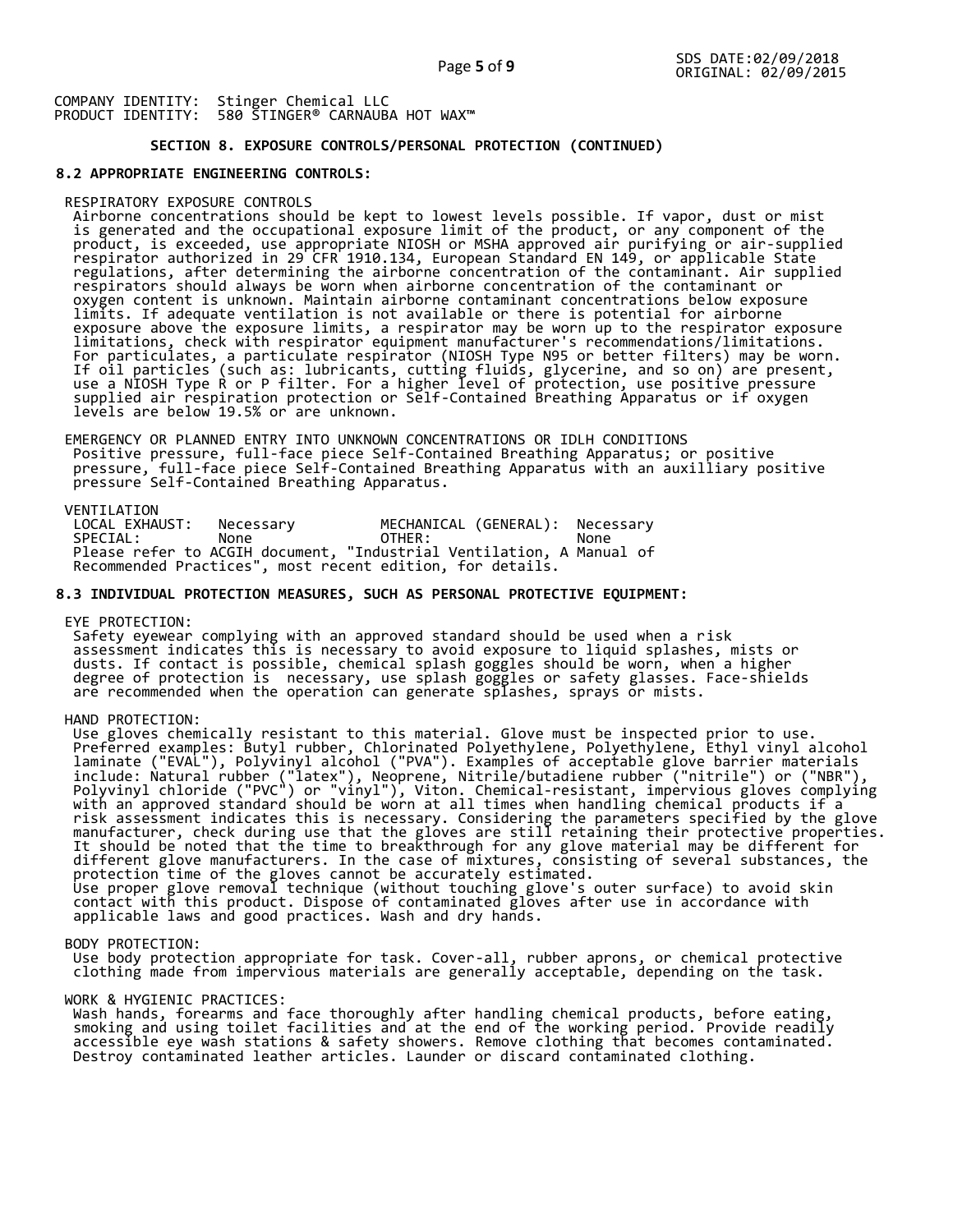## **SECTION 9. PHYSICAL & CHEMICAL PROPERTIES**

| APPEARANCE:                                                                          | Liquid, Orange-Amber                                                                                         |
|--------------------------------------------------------------------------------------|--------------------------------------------------------------------------------------------------------------|
| ODOR:                                                                                | Lemon-Lime                                                                                                   |
| ODOR THRESHOLD:                                                                      | Not Available                                                                                                |
| pH (Neutrality):                                                                     | Not Available                                                                                                |
| MELTING POINT/FREEZING POINT:                                                        |                                                                                                              |
| BOILING RANGE (IBP,50%,Dry Point):                                                   |                                                                                                              |
| FLASH POINT (TEST METHOD):                                                           | Not Available<br>111  136  332* C / 232  278  630* F (*=End Point)<br>62 C / 145  F (TCC) (Lowest Component) |
| EVAPORATION RATE (n-Butyl Acetate=1):                                                | Not Applicable                                                                                               |
| FLAMMABILITY CLASSIFICATION:                                                         | Class III-A                                                                                                  |
| LOWER FLAMMABLE LIMIT IN AIR (% by vol):<br>UPPER FLAMMABLE LIMIT IN AIR (% by vol): | 0.95 (Lowest Component)                                                                                      |
|                                                                                      | Not Available                                                                                                |
| VAPOR PRESSURE (mm of Hg)@20 C                                                       | 17.0                                                                                                         |
| VAPOR DENSITY (air=1):                                                               | 0.784                                                                                                        |
| GRAVITY @ 68/68 F / 20/20 C:                                                         |                                                                                                              |
| DENSITY:                                                                             | 0.997                                                                                                        |
| SPECIFIC GRAVITY (Water=1):                                                          | 0.998                                                                                                        |
| POUNDS/GALLON:                                                                       | 8.318                                                                                                        |
| WATER SOLUBILITY:                                                                    | Complete                                                                                                     |
| PARTITION COEFFICIENT (n-Octane/Water):                                              | Not Available                                                                                                |
| AUTO IGNITION TEMPERATURE:                                                           | 254 C / 490 F                                                                                                |
| DECOMPOSITION TEMPERATURE:                                                           | Not Available                                                                                                |
| TOTAL VOC'S (TVOC)*:                                                                 | 6.0 Vol% / 54.1 g/L / .4 Lbs/Gal                                                                             |
| NONEXEMPT VOC'S (ĆVOC)*:                                                             | 17.0 Vol% / 54.1 g/L / .4 Lbs/Gal                                                                            |
| HAZARDOUS AIR POLLUTANTS (HAPS):                                                     | 0.0 Wt% /0.0 g/L / 0.000 Lbs/Gal                                                                             |
| NONEXEMPT VOC PARTIAL PRESSURE (mm of Hg @ 20 C)                                     | 0.0                                                                                                          |
| VISCOSITY @ 20 C (ASTM D445):                                                        | Not Available                                                                                                |
| * Using CARB (California Air Resources Board Rules).                                 |                                                                                                              |
|                                                                                      |                                                                                                              |

## **SECTION 10. STABILITY & REACTIVITY**

10.1 REACTIVITY & CHEMICAL STABILITY: Stable under normal conditions, no hazardous reactions when kept from incompatibles.

10.2 POSSIBILITY OF HAZARDOUS REACTIONS & CONDITIONS TO AVOID: Isolate from oxidizers, heat, & open flame.

10.3 INCOMPATIBLE MATERIALS: Reacts with strong oxidants, causing fire & explosion hazard.

10.4 HAZARDOUS DECOMPOSITION PRODUCTS: Carbon Monoxide, Carbon Dioxide from burning.

10.5 HAZARDOUS POLYMERIZATION: Will not occur.

# **SECTION 11. TOXICOLOGICAL INFORMATION**

## **11.1 ACUTE HAZARDS**

 11.11 EYE & SKIN CONTACT: Primary irritation to skin, defatting, dermatitis. Absorption thru skin increases exposure. Primary irritation to eyes, redness, tearing, blurred vision. Liquid can cause eye irritation. Wash thoroughly after handling.

 11.12 INHALATION: Anesthetic. Irritates respiratory tract. Acute overexposure can cause serious nervous system depression. Vapor harmful. Breathing vapor can cause irritation. Acute overexposure can cause harm to affected organs by routes of entry.

 11.13 SWALLOWING: Harmful or fatal if swallowed. Swallowing can cause abdominal irritation, nausea, vomiting & diarrhea. The symptoms of chemical pneumonitis may not show up for a few days.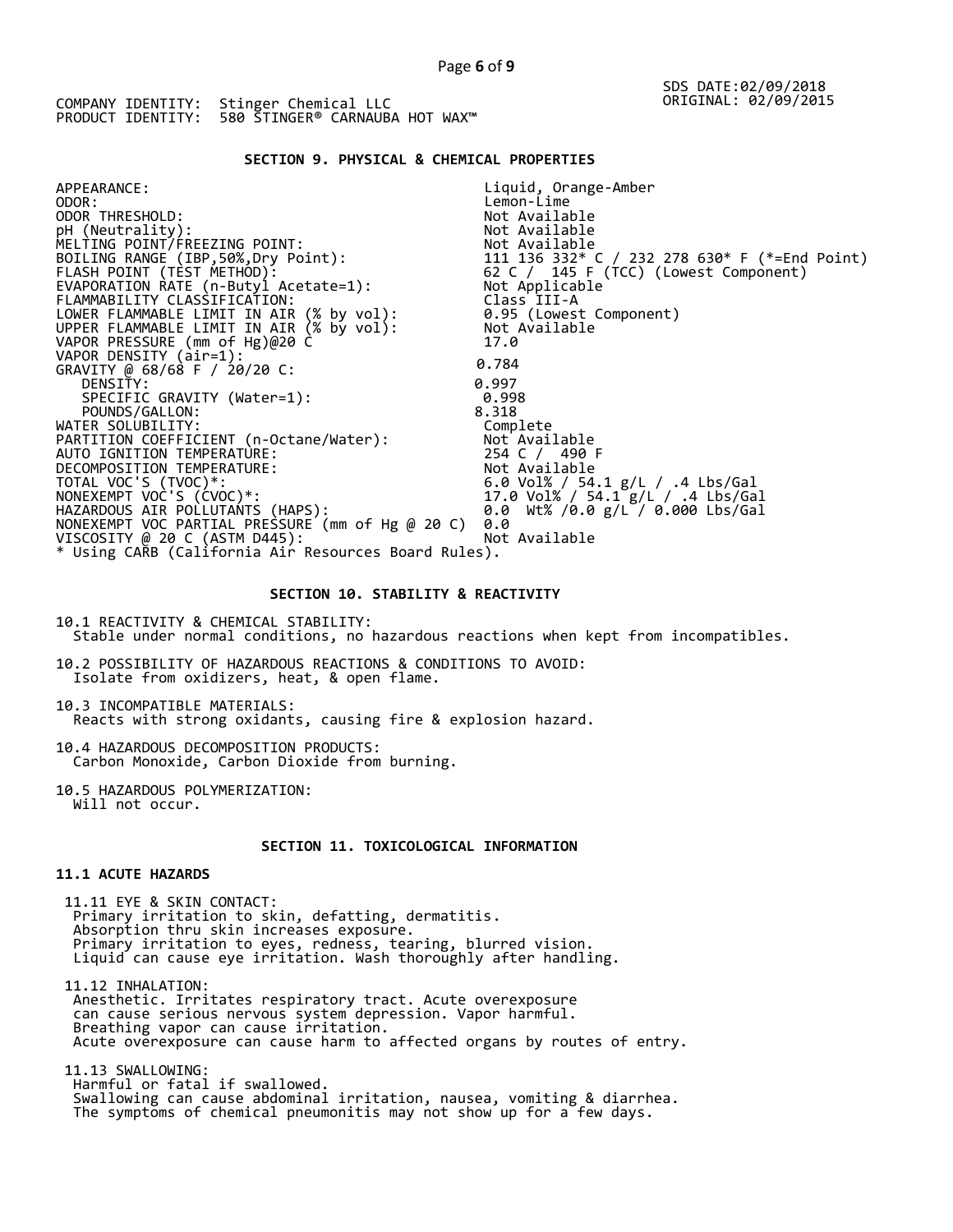## **SECTION 11. TOXICOLOGICAL INFORMATION (CONTINUED)**

### **11.2 SUBCHRONIC HAZARDS/CONDITIONS AGGRAVATED**

 MEDICAL CONDITIONS AGGRAVATED BY EXPOSURE: Pre-existing disorders of any target organs mentioned in this Document can be aggravated by over-exposure by routes of entry to components of this product. Persons with these disorders should avoid use of this product.

#### **11.3 CHRONIC HAZARDS**

 11.31 CANCER, REPRODUCTIVE & OTHER CHRONIC HAZARDS: This product has no carcinogens listed by IARC, NTP, NIOSH, OSHA or ACGIH, as of this date, greater or equal to 0.1%. This product contains less than 1 ppm of Benzene. Not considered hazardous in such low concentrations. Absorption thru skin may be harmful.

11.32 TARGET ORGANS: May cause damage to target organs, based on animal data.

11.33 IRRITANCY: Irritating to contaminated tissue.

11.34 SENSITIZATION: No component is known as a sensitizer.

11.35 MUTAGENICITY: No known reports of mutagenic effects in humans.

11.36 EMBRYOTOXICITY: No known reports of embryotoxic effects in humans.

11.37 TERATOGENICITY: No known reports of teratogenic effects in humans.

11.38 REPRODUCTIVE TOXICITY: No known reports of reproductive effects in humans.

 A MUTAGEN is a chemical which causes permanent changes to genetic material (DNA) such that the changes will propagate across generational lines. An EMBRYOTOXIN is a chemical which causes damage to a developing embryo (such as: within the first 8 weeks of pregnancy in humans), but the damage does not propagate across generational lines. A TERATOGEN is a chemical which causes damage to a developing fetus, but the damage does not propagate across generational lines. A REPRODUCTIVE TOXIN is any substance which interferes in any way with the reproductive process.

## **11.4 MAMMALIAN TOXICITY INFORMATION**

| <b>MATERIAL</b>             | CAS#     | <b>EINECS#</b> | LOWEST KNOWN LETHAL DOSE DATA<br>LOWEST KNOWN LD50 (ORAL) |
|-----------------------------|----------|----------------|-----------------------------------------------------------|
| Ethylene Glycol Butyl Ether | 111-76-2 | $\sim$ $-$     | 320.0 mg/kg(Rabbits)<br>LOWEST KNOWN LC50 (VAPORS)        |
| Ethylene Glycol Butyl Ether | 111-76-2 | $\sim$         | 700 ppm (Mice)                                            |

### **SECTION 12. ECOLOGICAL INFORMATION**

## **12.1 ALL WORK PRACTICES MUST BE AIMED AT ELIMINATING ENVIRONMENTAL CONTAMINATION.**

12.2 EFFECT OF MATERIAL ON PLANTS AND ANIMALS: This product may be harmful or fatal to plant and animal life if released into the environment. Refer to Section 11 (Toxicological Information) for further data on the effects of this product's components on test animals.

12.3 EFFECT OF MATERIAL ON AQUATIC LIFE: The most sensitive known aquatic group to any component of this product is: Tidewater Silversides 1250 ppm or mg/L (96 hour exposure). Keep out of sewers and natural water supplies. Environmental effects of the substance have not been investigated adequately.

12.4 MOBILITY IN SOIL Mobility of this material has not been determined.

12.5 DEGRADABILITY This product is completely biodegradable.

12.6 ACCUMULATION Bioaccumulation of this product has not been determined.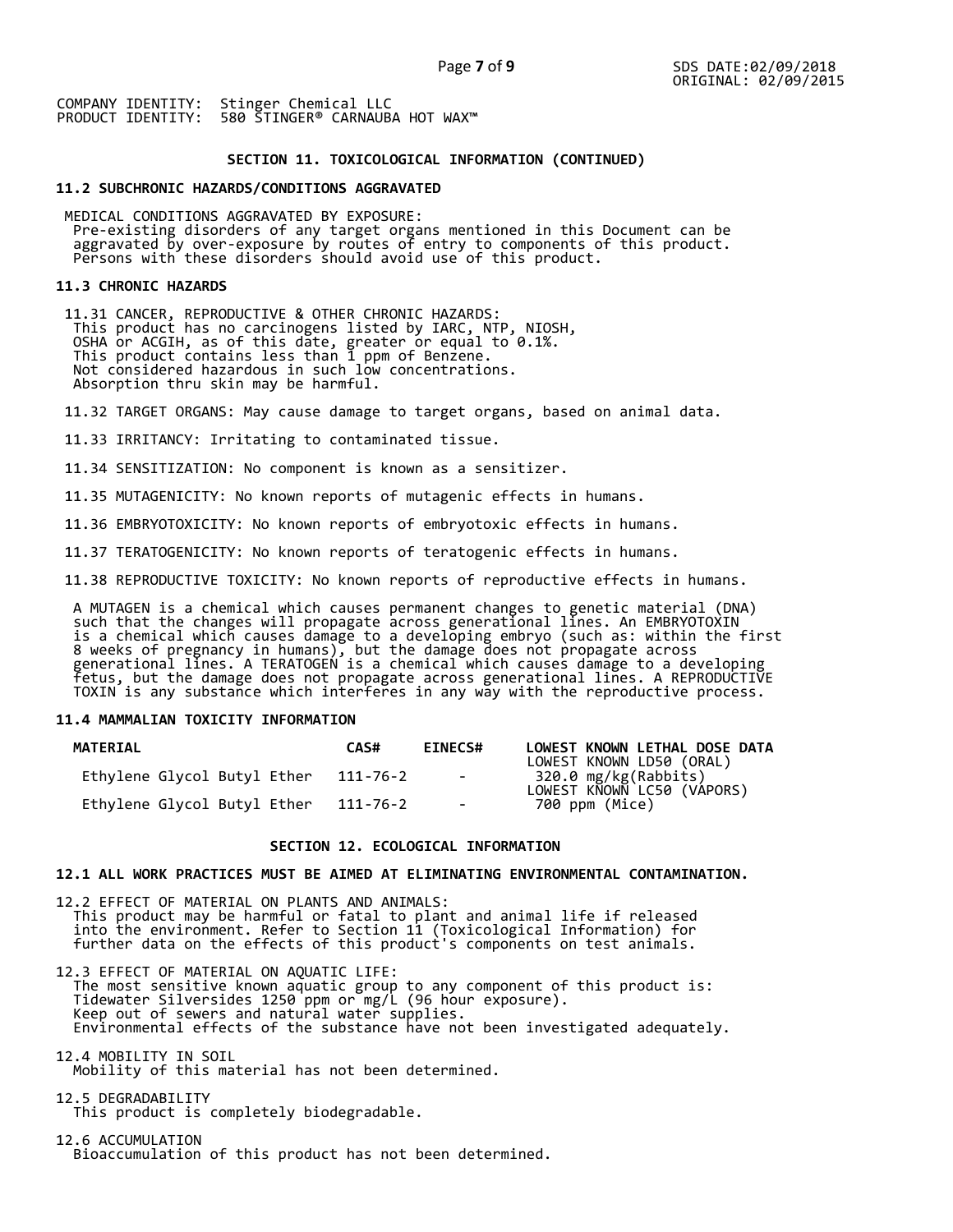## **SECTION 13. DISPOSAL CONSIDERATIONS**

The generation of waste should be avoided or minimized wherever possible. Dispose of surplus and non-recyclable products via a licensed waste disposal contractor. Waste should not be disposed of untreated to the sewer unless fully compliant with the requirements of all authorities with jurisdiction. Waste packaging should be recycled. Incineration or landfill should only be considered when recycling is not feasible. This material and its container must be disposed of in a safe way. Care should be taken when handling emptied containers that have not been cleaned or rinsed out. Empty containers and liners may retain some product residues. Vapor from some product residues may create a highly flammable or explosive atmosphere inside the container. **DO NOT PRESSURIZE, CUT, WELD, BRAZE, SOLDER, DRILL, GRIND, OR EXPOSE USED CONTAINERS TO HEAT, FLAME, SPARKS, STATIC ELECTRICITY, OR OTHER SOURCES OF IGNITION. THEY MAY BURST AND CAUSE INJURY OR DEATH.** Avoid dispersal of spilled material and runoff and contact with soil, waterways, drains and sewers. Processing, use or contamination may change the waste disposal requirements. Do not dispose of on land, in surface waters, or in storm drains. Waste should be recycled or disposed of in accordance with regulations. Large amounts should be collected for reuse or consigned to licensed hazardous waste haulers for disposal. **ALL DISPOSAL MUST BE IN ACCORDANCE WITH ALL FEDERAL, STATE, PROVINCIAL, AND LOCAL REGULATIONS. IF IN DOUBT, CONTACT PROPER AGENCIES.** 

## **SECTION 14. TRANSPORT INFORMATION**

MARINE POLLUTANT: No DOT/TDG SHIP NAME: NON-BULK: NOT REGULATED

BULK: NA1993, Combustible liquid, N.O.S.,(contains: Butoxyethanol),3, PG-III Combustible liquid. Not DOT regulated on trucks in containers of < 119 gallons.

DRUM LABEL: None (Combustible Liquid) IATA / ICAO: Not Regulated IATA / ICAO: Not Regulated<br>IMO / IMDG: Not Regulated EMERGENCY RESPONSE GUIDEBOOK NUMBER: 128

## **SECTION 15. REGULATORY INFORMATION**

## **15.1 EPA REGULATION: SARA SECTION 311/312 HAZARDS: Acute Health, Chronic Health, Fire**

All components of this product are on the TSCA list. SARA Title III Section 313 Supplier Notification This product contains the indicated  $\langle * \rangle$  toxic chemicals subject to the reporting requirements of Section 313 of the Emergency Planning & Community Right-To-Know Act of 1986 & of 40 CFR 372. This information must be included in all MSDSs that are copied and distributed for this material.

| SARA TITLE III INGREDIENTS | <b>EINECS#</b><br>CAS#                 | WT% (REG.SECTION) | <b>RQ(LBS)</b> |
|----------------------------|----------------------------------------|-------------------|----------------|
| *2-Butoxyethanol           | $111 - 76 - 2203 - 905 - 00 - 10(313)$ |                   | None           |

### **15.2 STATE REGULATIONS:**

US. California Proposition 65 This product may contain chemicals known to the state of California to cause cancer and or birth defects.

## **15.3 INTERNATIONAL REGULATIONS**

 The identified components of this product are listed on the chemical inventories of the following countries:

 Australia (AICS), Canada (DSL or NDSL), China (IECSC), Europe (EINECS, ELINCS), Japan (METI/CSCL, MHLW/ISHL), South Korea (KECI), New Zealand (NZIoC), Philippines (PICCS), Switzerland (SWISS), Taiwan (NECSI), USA (TSCA).

## **15.4 CANADA: WORKPLACE HAZARDOUS MATERIALS INFORMATION SYSTEM (WHMIS)**

 B3: Combustible Liquid. D2B: Irritating to skin / eyes.

 This product was classified using the hazard criteria of the Controlled Products Regulations (CPR). This Document contains all information required by the CPR.